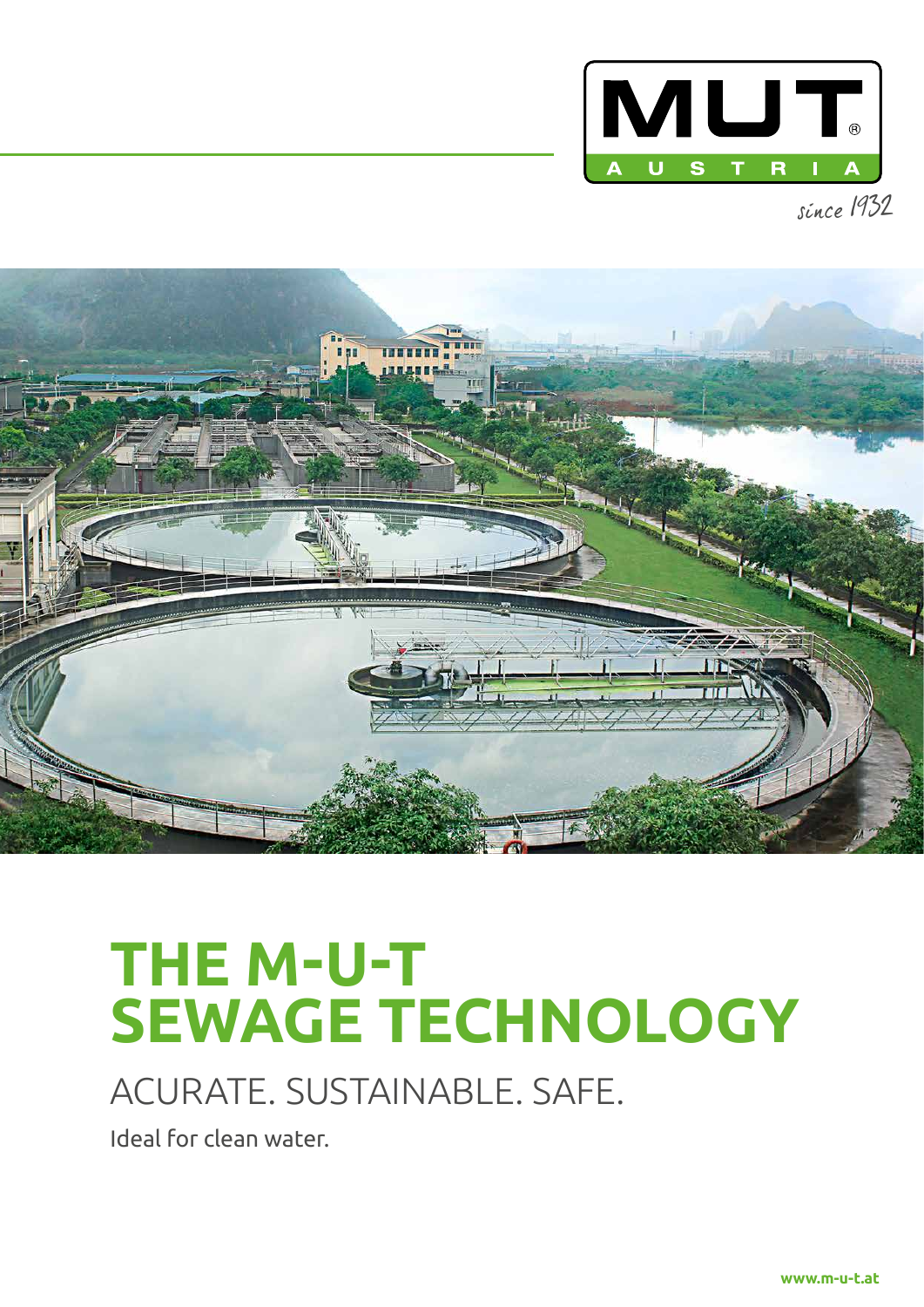### **M-U-T** is specialized in **sewage treatment** and **sewage purification**.

**90 years of experience** combined with numerous successfully implemented projects result in an **expertise in sewage technologies** that is demonstrated and passed on with every new plant.

The use of **established** and **tested procedures** combined with **state-of-the-art developments** make M-U-T sewage purification systems, in three basic sizes, to the **best and most economical worldwide**.

The **M-U-T SEWAPLANT ®** is the "classical" **M-U-T purification system**. In combination with state-of-the-art mechanical, physical, biological and chemical processes, it guarantees an ideal proces sing outcome of the given sewage (from about 10,000+ EGW\*):

- **P** procedure of activated sludge
- **SEWA SDP Process**
- SBR (Sequence Batch Reactor)
- **MESH** (dynamic filtration)
- **MBR** (Membrane Bio-Reactor)
- **Filtration**
- **desinfection**

- $\blacksquare$  especially suitable for smaller municipalities and dispersed settlements, or industrial establishments
- **E** small tank capacity reduction of about 50%
- maximum process flexibility against heavy loads, due to degradation adaptation in individual stages
- $\blacksquare$  efficiency of degradation up to 95% as BSB, CSB
- **Complete nitrification, even in winter**
- integrated denitrification (optional)
- **biological elimination of nutrient substances**
- control of the process by remote monitoring
- **low operating costs**

The **M-U-T SEWACONT ®** is a **2-stage, compact sewage treatment plant**, portable if required, **in container design**, developed for the need of sewage purification from small range of sewage discharge (up to about 1,000 EGW\*): **lease the experimental states for the state of the state of the state of the state of the state of the state of the state and modules for rapid distigration in the system and modules for appliding and animation of the mat** 

The **M-U-T SEWACOMP ®** is a **2-stage compact sewage treatment plant** made out of reinforced concrete, developed for the sewage treatment demand of medium size applications (approx. 1,000-10,000 EGW\*):

- **functions**
- **simple adjustment** of the user's interface
- **pre-developed software-components** and **modules** for rapid integration into the system
- **"No-Code" control development**
- **graphical editing** and **animation** of the machines/modules **in the user interface** with **integrated plant-status**, for component identifi cation in real time
- **plant simulation** for pre-commissioning as well as test possibility
- **training possibilities** for employees prior to commissioning
- **maximum performance** of the **control process**  by **flexible adjustment** of the programme
- **predictive analysis** and **anomaly detection**
- permanent and complete **data recording** of all plant states
- **AI-supported** and **cloud-based** control solutions (optional)
- **E** smart financing options (optional)

- Especially suitable for dispersed settlements, holiday villages and camping sites, construction sites as well as for industrial establishments
- **F** if required, ready for use within a day
- $\blacksquare$  maximum process flexibility against heavy loads, by adjustment of degradation in individual stages
- $\blacksquare$  efficiency of degradation up to 95% as BSB, CSB
- **Complete nitrification, even in winter**
- **I** integrated denitrification (optional)
- **D** biological elimination of nutrient substances
- $\Box$  control of the process by remote monitoring
- **low operating costs**
- 

### **SCALABLE: M-U-T SEWACOMP ®**

### **REGULAR: M-U-T SEWAPLANT ®**

### **FLEXIBLE: M-U-T SEWACONT ®**

## **SMART**

**DE BENDETIN**